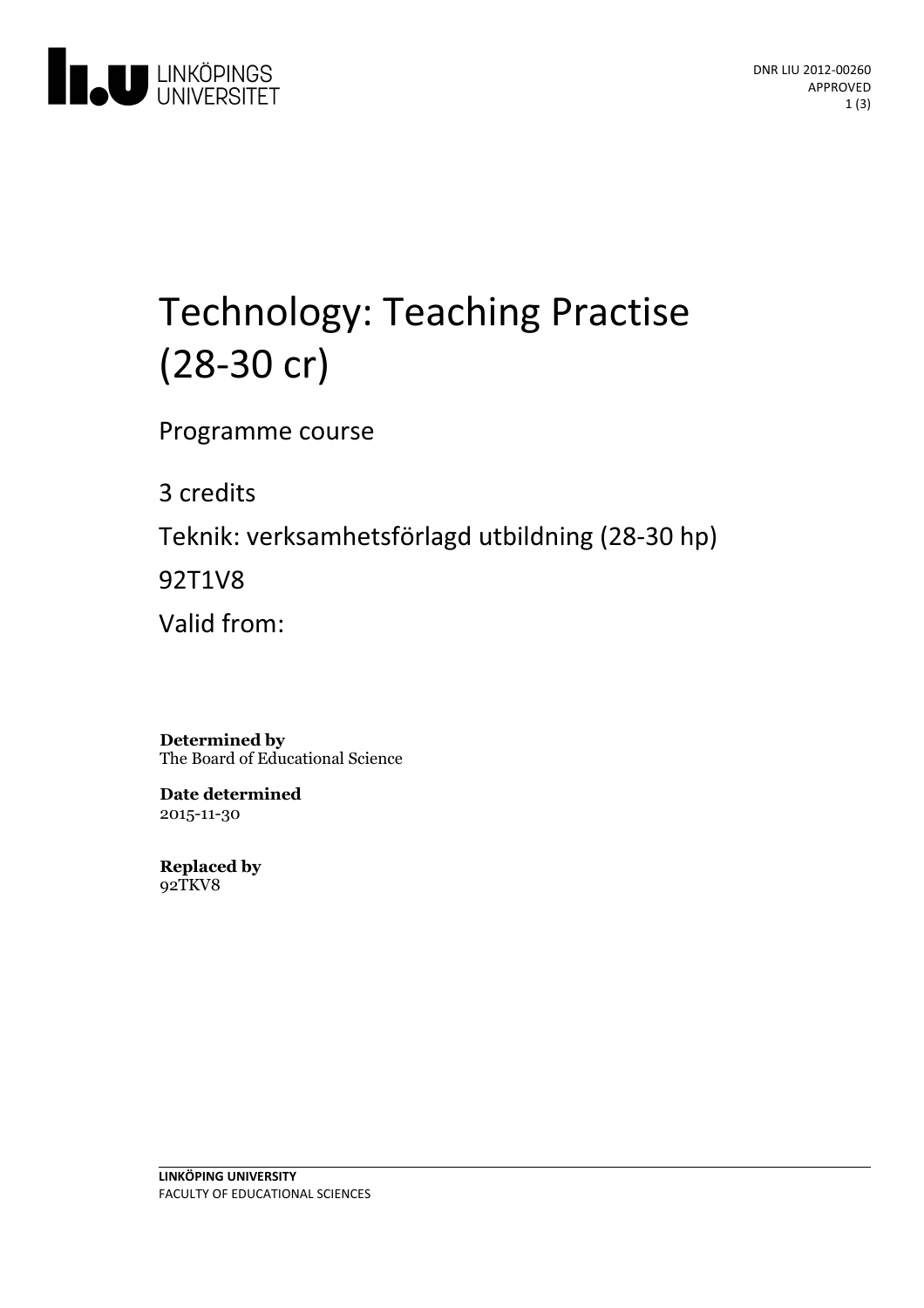## Main field of study

Engineering

#### Course level

First cycle

#### Advancement level

 $G_1X$ 

#### Course offered for

Secondary School Teacher Programme with a specialization in Teaching in Grades 7-9 of the Compulsory School

#### Entry requirements

-

#### Examination

Applies to all courses regardless of grading scale.

Students failing an exam covering either the entire course or part of the course two times are entitled to have a new examiner appointed for the reexamination.

If the course has a three-graded grading scale (U - VG), following applies:

Students who have passed an examination may not retake it in order to improve their grades.

If the course is a VfU course, the following applies:

• Examination of applied social and didactic abilities is limited to three (3) occasions.

#### Grades

Three-grade scale, U, G, VG

### Other information

Planning and implementation of a course must take its starting point in the wording of the syllabus. The course evaluation included in each course must therefore take up the question how well the course agrees with the syllabus. The course is carried outin such <sup>a</sup> way that both men´s and women´s

experience and knowledge is made visible and developed.